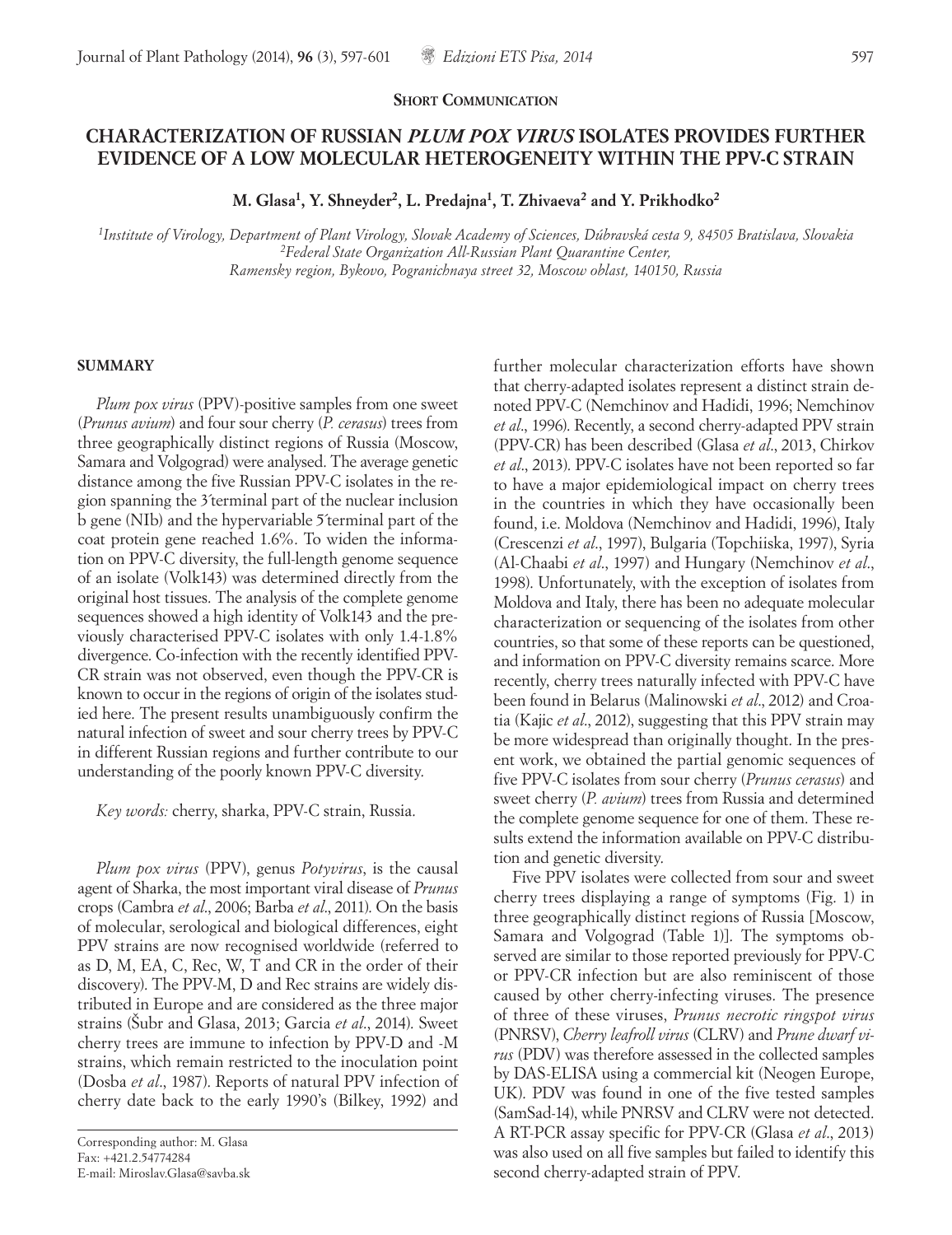

**Fig. 1.** Symptoms observed on the leaves of the PPV-C-infected cherry trees. A. Volk-143; B. ILM-1; C. MSXA-63; D. SamSad-9; E. SamSad-14.

Table 1. List of Russian PPV-C isolates characterised in this study

| Isolate   | Locality                          | Type of plantation            | Host                                                               | GenBank accession No. |
|-----------|-----------------------------------|-------------------------------|--------------------------------------------------------------------|-----------------------|
| Volk143   | Volgograd                         | Private garden                | Sour cherry                                                        | KJ787006 <sup>a</sup> |
| ILM-1     | Moscow region, Ramenskoe district | Private garden                | Sour cherry                                                        | KJ787007b             |
| SamSad-9  | Samara region, Sizran district    | Orchard (cultivar collection) | Sour cherry                                                        | KJ787010 <sup>b</sup> |
| SamSad-14 | Samara region, Sizran district    | Orchard (cultivar collection) | Sour cherry                                                        | KI787009b             |
| MSXA-63   | Moscow                            |                               | Orchard (cultivar collection) Sweet cherry, cv. Urodgajnala Susova | KJ787008b             |

<sup>a</sup>complete genome, <sup>b</sup>NIb-CP region.

Based on the use of a RT-PCR assay reported to be PPV-C-specific (Nemchinov and Hadidi, 1998) at the time when PPV-CR was unknown, a survey conducted in 2008-2012 in several regions of the Russian Federation had disclosed the presence of PPV-C in both sweet and sour cherry trees (Prikhodko *et al*., 2013). These PPV-positive samples were analysed further in the present work (Table 1). Total RNAs were extracted from infected leaves using the NucleoSpin RNA Plant kit (Macherey-Nagel, Germany). A two-step RT-PCR protocol was consistently used. First-strand cDNA was synthesized by reverse transcription of total RNA using random hexamer primers and the *Avian myeloblastosis virus* (AMV) reverse transcriptase (both from Promega, USA) and used in subsequent PCRs. Initial detection was performed using the polyvalent PPVspecific P1/P2 primers (Wetzel *et al*., 1991), which amplified a product of the expected size from all five isolates. The sequences of this short region were identical for all five isolate (data not shown). As this genome fragment is

not adequate for phylogenetic analysis due to its high level of conservation, a 746 bp product spanning the 3´ terminal part of the nuclear inclusion b gene (NIb) and the hypervariable 5´ terminal part of the CP gene was amplified as described (Predajna *et al*., 2012) and sequenced. Sequence analyses were performed using the MEGA v.5 software (Tamura *et al*., 2011) and online tools (http://expasy.org/ tools/protparam.html). The obtained nucleotide sequences were deposited in GenBank under accession Nos. KJ787006-KJ787010. Pairwise comparisons with available PPV sequences and phylogenetic analyses assigned unambiguously the five Russian isolates to the PPV-C strain (Fig. 2). The average genetic distance between the five Russian PPV-C isolates reached 1.6% (±0.003). In comparison, the divergence in this region, calculated among four previously characterised PPV-C isolates (HQ840517, HQ840518, AY184478, Y09851) reached 2.0% (±0.4%). The DAG motif, essential for aphid transmission, was conserved in the polyprotein of all Russian isolates.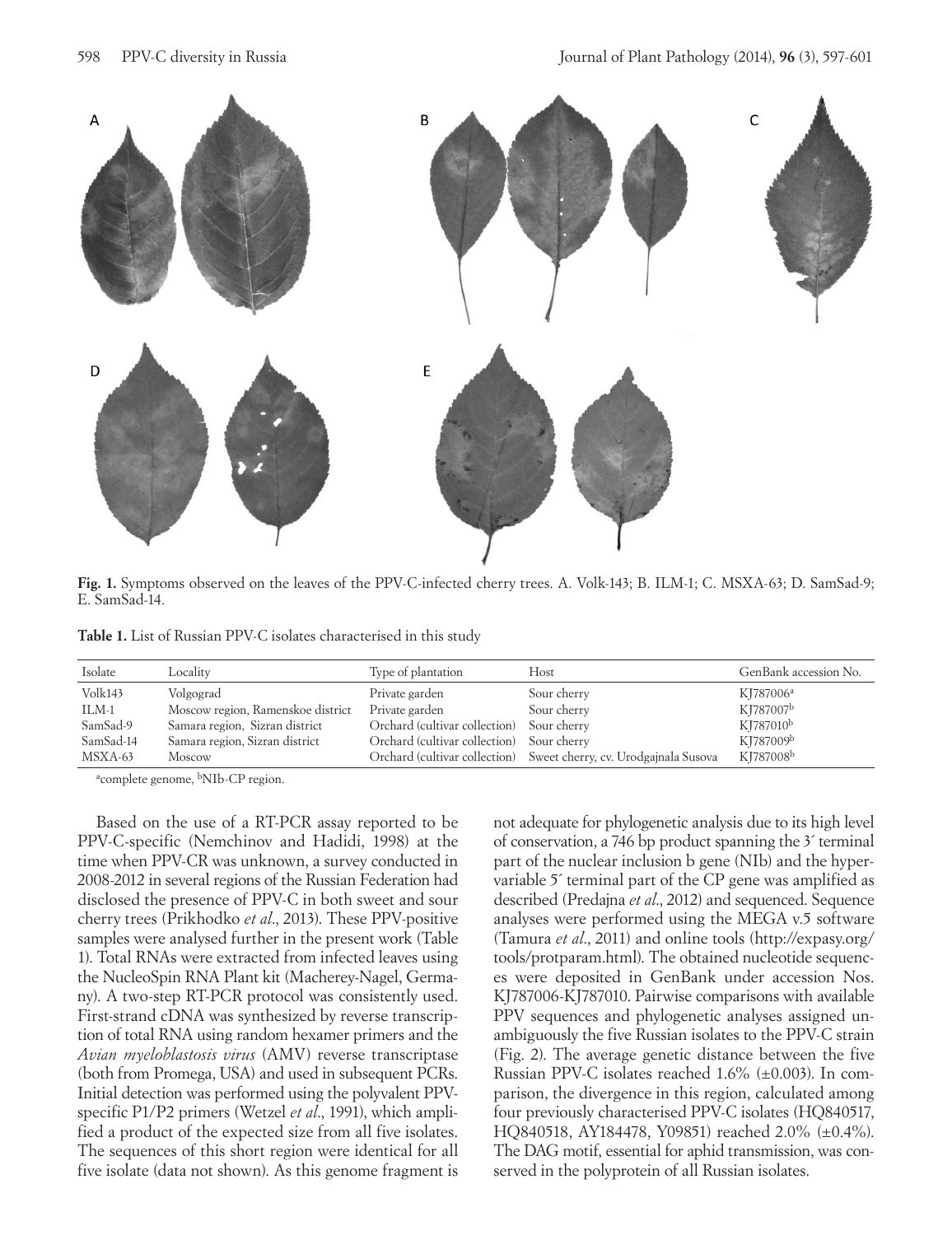|                    | <b>BY101</b>                            |                                         | <b>BY 181</b>                          |                            | SoC                                    |                                         | SwC                                    |                                     |
|--------------------|-----------------------------------------|-----------------------------------------|----------------------------------------|----------------------------|----------------------------------------|-----------------------------------------|----------------------------------------|-------------------------------------|
|                    | Genome                                  | Polyprotein                             | Genome                                 | Polyprotein                | Genome                                 | Polyprotein                             | Genome                                 | Polyprotein                         |
| 5NCR               | $2^a$<br>$0.014 \ (\pm 0.009)^{b}$      |                                         | $0.014 \ (\pm 0.009)$                  |                            | $0.021 (\pm 0.011)$                    |                                         | $0.021 (\pm 0.011)$                    |                                     |
| P <sub>1</sub>     | 10<br>$0.011 (\pm 0.003)$               | $\mathfrak{D}$<br>$0.007 \ (\pm 0.004)$ | 8<br>$0.009 \ (\pm 0.003)$             | 3<br>$0.010 \ (\pm 0.006)$ | 13<br>$0.014 \ (\pm 0.004)$            | $\mathfrak{D}$<br>$0.006 (\pm 0.004)$   | 12<br>$0.013 \ (\pm 0.004)$            | $0.010 \ (\pm 0.005)$               |
| HC                 | 14<br>$0.010 \ (\pm 0.002)$             | $0.004 \ (\pm 0.002)$                   | 14<br>$0.010 \ (\pm 0.003)$            | $0.004 \ (\pm 0.003)$      | 12<br>$0.009 \ (\pm 0.003)$            | $0.011 (\pm 0.005)$                     | 9<br>$0.007 (\pm 0.002)$               | $0.009 \ (\pm 0.004)$               |
| P <sub>3</sub>     | 16<br>$0.015 \ (\pm 0.004)$             | 6<br>$0.017 (\pm 0.007)$                | 15<br>$0.014 \ (\pm 0.003)$            | $0.011 (\pm 0.005)$        | 15<br>$0.014 \ (\pm 0.004)$            | $0.020 \ (\pm 0.007)$                   | 19<br>$0.018 (\pm 0.004)$              | <sup>Q</sup><br>$0.026 (\pm 0.008)$ |
| <b>PIPO</b>        | $0.009 \ (\pm 0.005)$                   | $0.009 \ (\pm 0.009)$                   | $0.009 \ (\pm 0.005)$                  | $0.009 \ (\pm 0.009)$      | $0.016 \ (\pm 0.007)$                  | $0.009 \ (\pm 0.009)$                   | $0.009 \ (\pm 0.005)$                  | $0.009 \ (\pm 0.009)$               |
| 6K1                | $0.019 \ (\pm 0.010)$                   | $\Omega$                                | $0.019 \ (\pm 0.010)$                  | $\Omega$                   | $0.019 \ (\pm 0.010)$                  | $0.019 \ (\pm 0.019)$                   | 3<br>$0.019 \ (\pm 0.010)$             | $0.019 \ (\pm 0.019)$               |
| CI                 | 35<br>$0.018 (\pm 0.003)$               | 5<br>$0.008 (\pm 0.003)$                | 36<br>$0.019 \ (\pm 0.003)$            | 5<br>$0.008 (\pm 0.003)$   | 46<br>$0.024 \ (\pm 0.004)$            | 12<br>$0.019 \ (\pm 0.005)$             | 43<br>$0.023 \ (\pm 0.004)$            | Q.<br>$0.014 \ (\pm 0.005)$         |
| 6K2                | $\overline{3}$<br>$0.019 \ (\pm 0.011)$ | $\Omega$                                | $\mathcal{P}$<br>$0.013 \ (\pm 0.009)$ | $\Omega$                   | $\mathcal{P}$<br>$0.013 \ (\pm 0.009)$ | $\Omega$                                | $\mathcal{P}$<br>$0.013 \ (\pm 0.009)$ | $\Omega$                            |
| NIa                | 12<br>$0.009 \ (\pm 0.003)$             | $0.002 \ (\pm 0.002)$                   | 11<br>$0.008 (\pm 0.002)$              | $0.002 \ (\pm 0.002)$      | 20<br>$0.015 \ (\pm 0.003)$            | $\overline{4}$<br>$0.009 \ (\pm 0.004)$ | 18<br>$0.014 \ (\pm 0.003)$            | $0.009 \ (\pm 0.004)$               |
| NIb                | 25<br>$0.016 \ (\pm 0.003)$             | $0.014 \ (\pm 0.004)$                   | 27<br>$0.017 \ (\pm 0.003)$            | $0.014 \ (\pm 0.004)$      | 29<br>$0.019 \ (\pm 0.003)$            | 9<br>$0.017 \ (\pm 0.005)$              | 34<br>$0.022 \ (\pm 0.004)$            | 17<br>$0.033 \ (\pm 0.007)$         |
| CP                 | 16<br>$0.016 (\pm 0.004)$               | $0.024 \ (\pm 0.008)$                   | 16<br>$0.016 \ (\pm 0.004)$            | $0.024 \ (\pm 0.008)$      | 20<br>$0.020 (\pm 0.004)$              | $0.024 (\pm 0.008)$                     | 29<br>$0.029 \ (\pm 0.005)$            | 19<br>$0.057 (\pm 0.013)$           |
| 3 <sup>X</sup> NCR | $0.018 (\pm 0.009)$                     |                                         | $0.023 \ (\pm 0.009)$                  |                            | $0.018 (\pm 0.009)$                    |                                         | 12<br>$0.055 \ (\pm 0.014)$            |                                     |

**Table 2.** Comparison of the Volk143 genome (polyprotein) sequence with that of other fully sequenced PPV-C isolates.

<sup>a</sup>number of differences, <sup>b</sup>mean genetic distance (standard error)



**Fig. 2.** Phylogenetic tree of the partial NIb-CP sequences of the Russian PPV-C isolates determined in this study (highlighted in bold) and selected PPV sequences retrieved from GenBank (the isolate name is followed by accession number). The tree was constructed by the neighbour-joining method, using the p-distance model.

Four complete genomes of PPV-C isolates are available in GenBank (accessed on February 2014). Two of these isolates, SoC (AY184478, Moldova) and SwC (Y09851, Italy) had been maintained on herbaceous host prior to sequencing, whereas the genomes of the two Belarus isolates [BY101 (HQ840517) and BY181 (HQ840518)], were determined directly from the original cherry host material (Malinowski *et al*., 2012). To widen the information on PPV-C diversity which, contrary to the other PPV

strains has not been investigated, the full-length genome sequence of the isolate Volk143 was determined directly from the original host tissues, by sequencing overlapping PCR fragments amplified using the TaKaRa LA Taq polymerase (TaKaRa, Japan) (primer sequences are available from the corresponding author). The RT-PCR products were purified using the Wizard SV Gel and PCR Clean-Up System (Promega, USA) and directly sequenced using an automated DNA sequencer (ABI 3130xl Genetic Analyser; Applied Biosystems, USA). The complete genome of Volk143 is 9,795 nt in length and is fully co-linear with that of the isolates Soc, SwC, BY101 and BY181. Comparisons showed an overall 139, 140, 166 and 181 nucleotide differences between Volk143 and the BY101, BY181, SoC and SwC isolates, respectively [mean nucleotide divergence reached 1.3%  $(\pm 0.1\%)$ . No substantial peaks of divergence between Volk143 and the other PPV-C isolates could be detected using a sliding window analysis of nucleotide diversity (data not shown), and the comparison of sequences showed rather a random pattern of nucleotide/amino acid substitutions (Table 2).

All motifs characteristic of potyviral proteins were conserved in the genome of Volk143. Interestingly from 75 aa positions conserved among cherry-adapted isolates (strains -C and -CR) reported earlier (Glasa *et al*., 2013), 72 aa remain unchanged also in the Volk143 polyprotein (except for substitutions  $S_{150}F$ ,  $G_{1636}S$  and  $F_{2882}L$ ), strengthening the likelihood that these aa are potential candidates as genetic determinants of the ability to infect cherry species and/or of adaptation to cherry hosts. The presence of the overlapping *Potyviridae* PIPO ORF (Chung *et al*., 2008)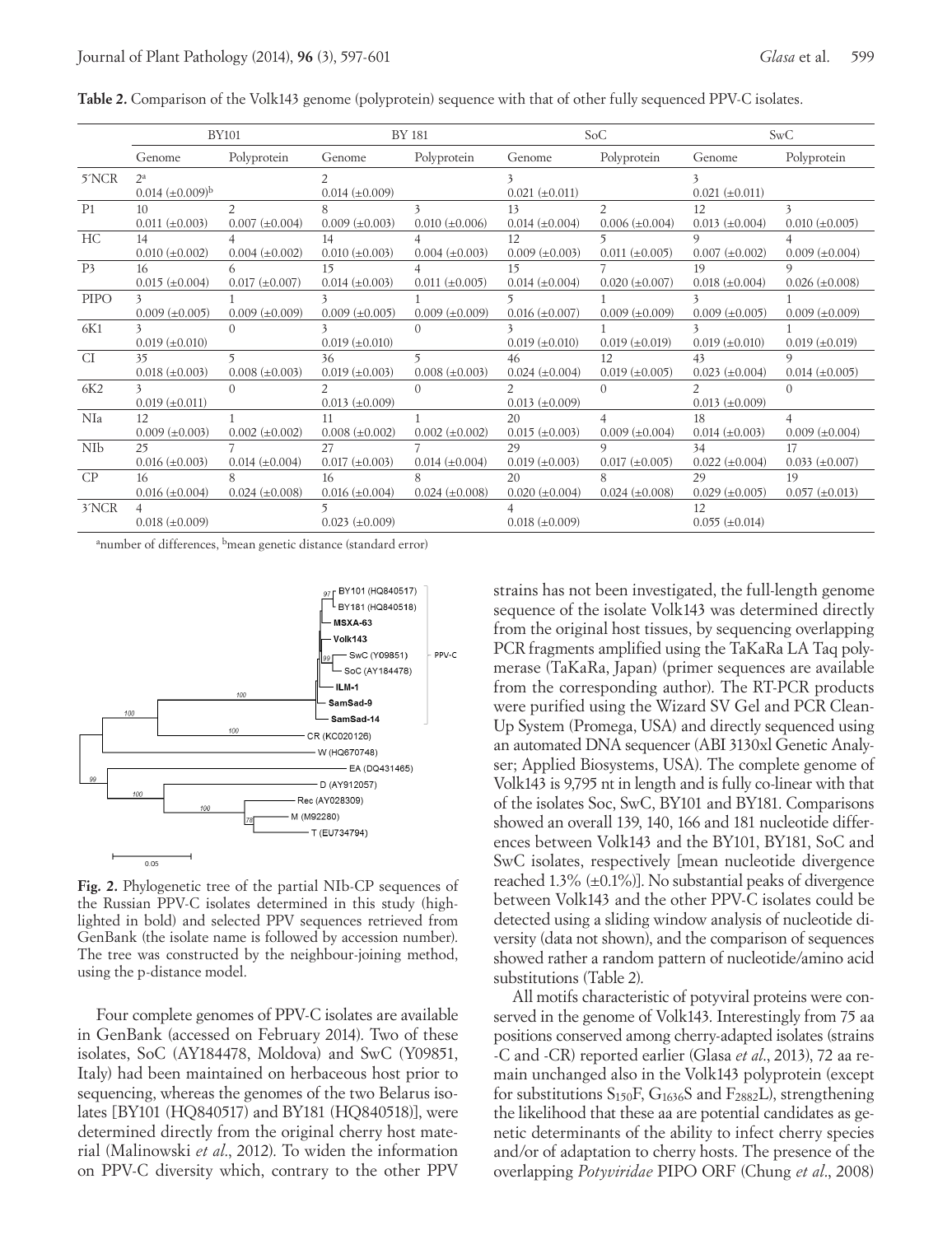

**Fig. 3.** Phylogenetic tree generated from complete nucleotide PPV genome sequences retrieved from GenBank and the Volk143 isolate sequence determined in the present study (highlighted in bold). The isolates are identified by their names and accession numbers. Scale bar indicates a genetic distance of 0.1. Bootstrap values >70 (1000 bootstrap re-samplings) are indicated on the branches as percentages. The affiliation of the isolates to PPV strains is indicated to the right of the tree. *Panax virus Y* was used as an outgroup.

was also identified in the Volk143 genome at nt positions 2906-3223, starting with an initiation  $AGA<sub>6</sub>$  frameshift site. The theoretical molecular weight and isoelectric point of the deduced 106 aa long PIPO peptide were predicted to be 12.140 kDa and 10.74, respectively. The Volk143 PI-PO is virtually identical to PIPOs of other PPV-C isolates (with only 1 aa difference) but, despite a similar length, there are 23 aa differences with the PIPO of PPV-CR isolates (KC020124-KC020126).

The present results unambiguously confirm the natural infection of sweet and sour cherry trees in different regions in Russia (Moscow, Samara, Volgograd) by PPV-C isolates and further contribute to our understanding of PPV-C diversity. The molecular data show that notwithstanding the different geographic origin of the PPV-C isolates characterised to date, the diversity within the PPV-C strain remain low (1.3% based on the five complete genome sequences available, including that of isolate Volk143). This value is comparable to that of PPV-Rec (1.5%, seven sequences), PPV-D (1.2%, 72 sequences) and PPV-CR (0.9%, three sequences) (Glasa *et al*., 2012). Such

low divergence might suggest a later evolutionary history of PPV-C and a recent transfer of PPV to cherry hosts. In contrast, both cherry-infecting strains are distantly phylogenetically related to PPV-W, the most variable PPV strain so far known (Glasa *et al*., 2011; Sheveleva *et al*., 2012).

Interestingly, Russia is up to now the only country where both PPV-C and PPV-CR have been reported. Coinfection of these two strains were not observed in the samples analysed in the present investigation, even though PPV-CR is reported to occur in the regions of origin of the isolates studied here (Glasa *et al*., 2013; Chirkov *et al*., 2013). Similarly, up to now, no natural infection of noncherry *Prunus* hosts has been observed with either the PPV-C or PPV-CR, although such hosts are susceptible to both strains under experimental conditions (Bodin *et al*., 2003; Boeglin *et al.* 2004). These results suggest that barriers may exist, agronomical or otherwise, to the spread of cherry-adapted PPV isolates to non-cherry hosts, in a fashion reminiscent of the extremely infrequent observation of infections to peach of PPV-Rec. Further studies will be needed to evaluate the possibility of natural PPV-C infection to non-cherry hosts or the potential effects of co-infections of cherry by PPV-C and PPV-CR and their consequences.

## **ACKNOWLEDGEMENTS**

The authors thank Dr. T. Candresse, INRA Bordeaux, France for critical reading of manuscript and valuable comments. This work was supported by the grant APVV-0174-12 from the Slovak Research and Development Agency and was conducted within the framework COST Action 1104.

## **REFERENCES**

- Al-Chaabi S., Darwesh R.A., Al-Saleh A., Mando J., Matrod L., Numan S., 1997. Evaluation of sanitary status of stone fruit trees in Syria. *17th International Symposium on Virus and Virus-like Diseases of Temperate Fruit Crops*, *Bethesda*, *MD*, *USA*: 68.
- Barba M., Hadidi A., Candresse T., Cambra M., 2011. Plum pox virus. In: Hadidi A.,Barba M., Candresse T., Jelkmann W. (eds). Virus and Virus-Like Diseases of Pome and Stone Fruits, pp. 185-197, APS Press, St Paul, MN, USA.
- Bilkey N., 1992. Development of modern immunological method for the detection of Plum pox virus, Ph.D Thesis, Horticultural Research Institute, Kishinev, Moldova (in Russian).
- Bodin M., Glasa M., Verger D., Costes E., Dosba, F., 2003. Distribution of the sour cherry isolate of Plum pox virus in infected *Prunus* rootstocks. *Journal of Phytopathology* **151**: 625-630.
- Boeglin M., Quiot J.B., Labonne G., 2004. Risk assessment of contamination of cherry trees by Plum pox virus in France. *Acta Horticulturae* **657**: 221-224.